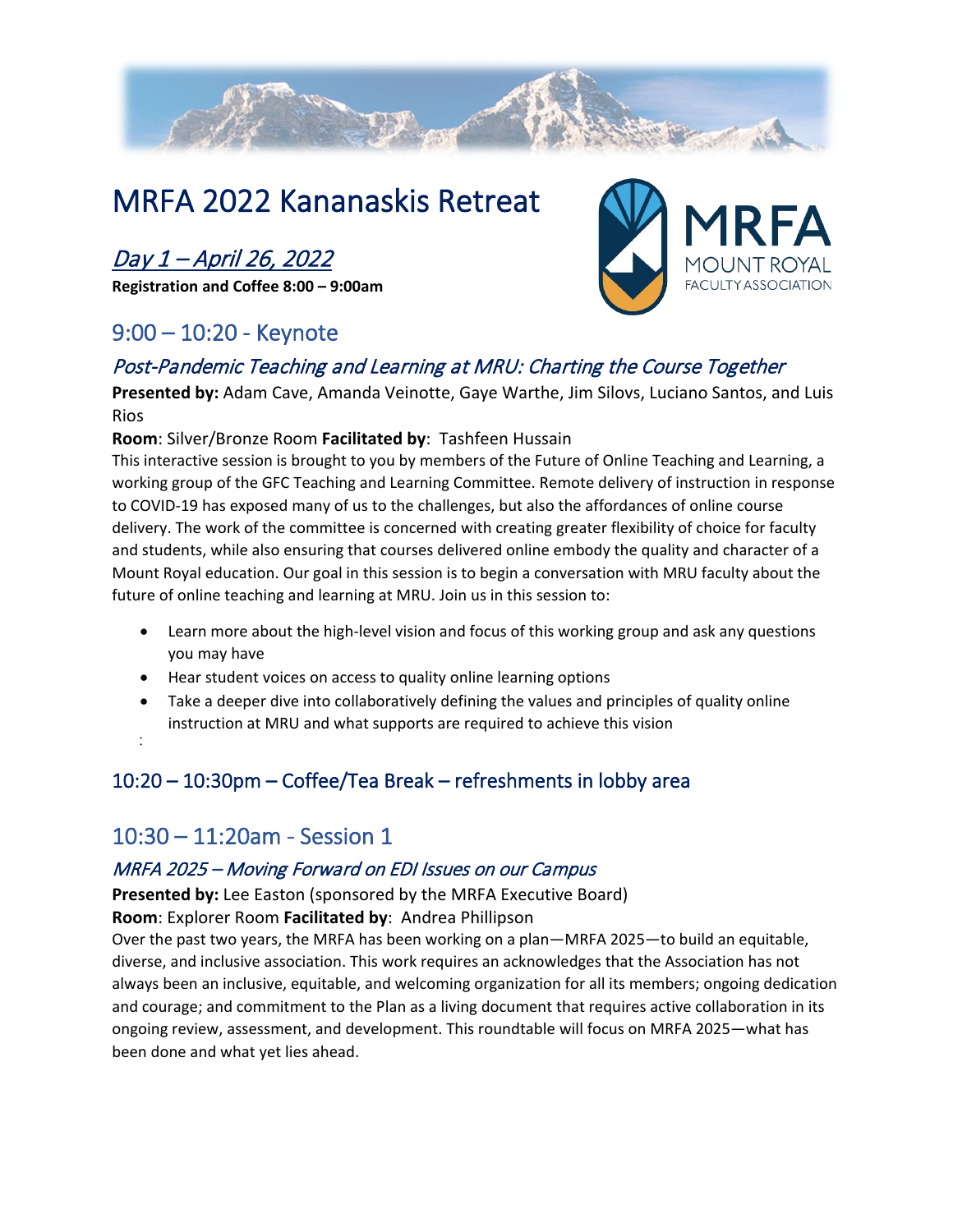

## Unionization and Climate Change

#### **Presented by:** Anupam Das

#### **Room**: Walker Room **Facilitated by:** Parminder Kang

While there is some anecdotal evidence that in some cases, labour unions play a role in implementing climate protection measures, in other cases, unions were more concerned with saving jobs than with reducing emissions. Nonetheless, empirical studies on the relationship between unions and environmental outcomes are limited. The aim of this study is to fill the gap in the literature by examining if unionization has any impact on climate change, as measured by CO2 emissions, in Canada. Initial results suggest that, on average, a 1% increase in unionization reduces CO2 emissions by approximately 0.25%. This is the first study that examines the union-climate dynamics for Canada. We will also discuss the critical roles that faculty unions can play to fight climate change in Canada.

## The 4Ws and an H about JOHSC

**Presented by:** Scharie Tavcer, Helena Mylluykoski, and Stephanie Zettel (Members of JOHSC) **Room**: Champion Room **Facilitated by**: Karen Pheasant-Neganigwane Summary: People understand what's involved when they hear the phrase occupational health and safety, or environmental health and safety, but there is confusion about what exactly is the joint occupational health and safety committee at MRU? Despite its description on the MRU website, questions remain. In responding to both questions and the need for clarity, our faculty members from JOHSC will offer information and opportunities for open discussion. The presentation will address - **Who** is on the committee and with **whom** do they communicate? **What** role does the committee play in our MRU community including action to address COVID public health measures? **Where** does their power lay? **Why** is their work important? And **How** does the committee work to make our workplace safer/better? This presentation will include a summary of the committee's roles and responsibilities, its members and mandates, policies and processes, and will inform participants regarding tasks, current topics, and challenges since its inception. Participants to this session will be invited to submit questions as well as complete a short survey that will guide your employee representatives for the upcoming year.

## 11:20 - 11:30pm – Coffee/Tea Break – refreshments in lobby area

## 11:30 – 12:20 - Session 2

## Two Heads Are Better Than One: Teaching Collaboratively Through a Pandemic (& Beyond!)

#### **Presented by:** Gwendolyn Richards and Meg Wilcox

**Room**: Champion Room **Facilitated by**: Tashfeen Hussain

Gwendolyn Richards and Meg Wilcox have delivered the first-year Journalism reporting course together since Fall 2019. In this session, Gwendolyn and Meg discuss how they work through their respective roles as contract and full-time faculty members to create a cohesive first-year experience across multiple class sections. They'll also look at how they successfully transitioned their course into the online environment — and which changes they plan on keeping when they're back in the classroom.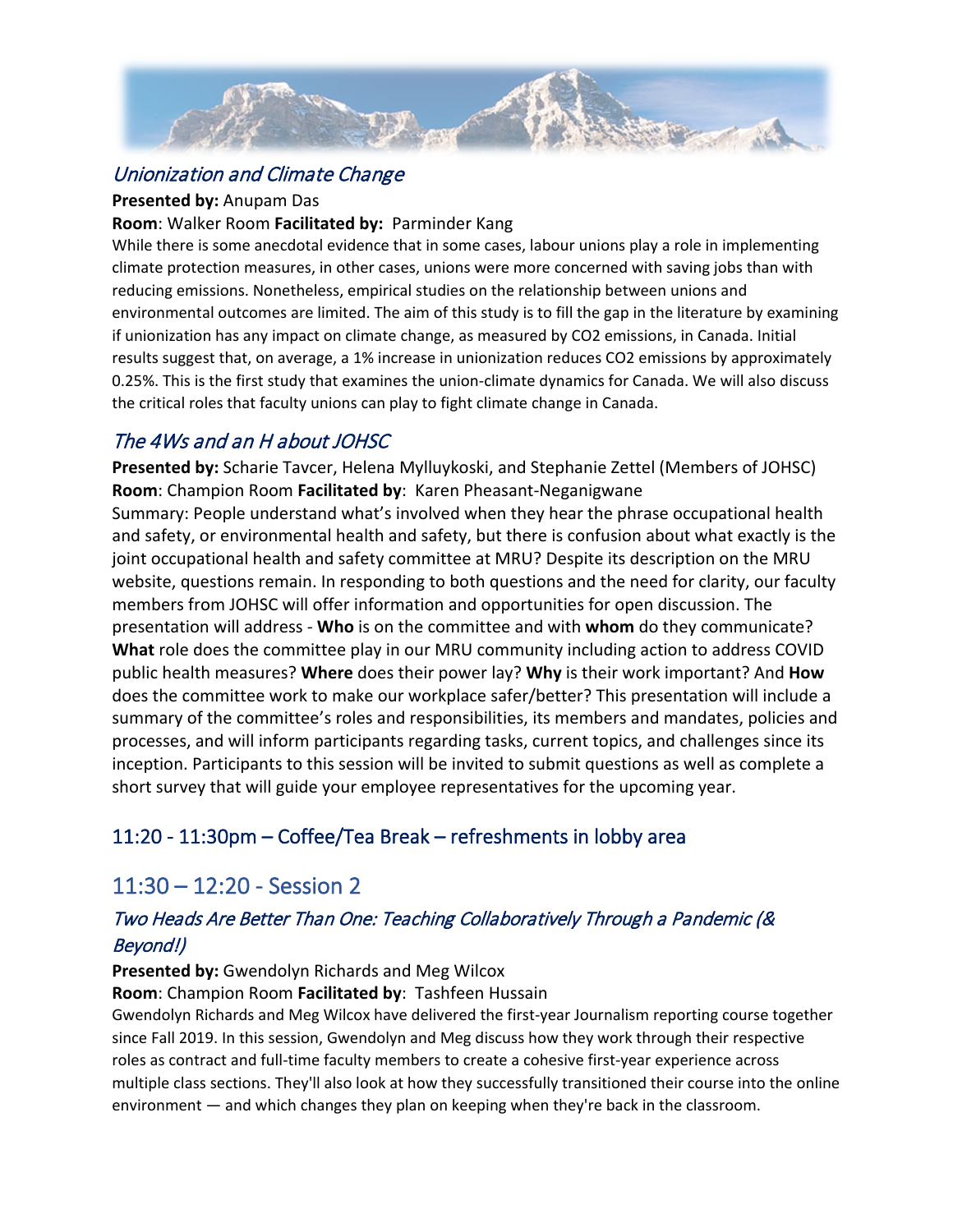

## MRU as Old-Growth Forest: A Strong University as a Vital Part of The Ecosystem

**Presented by:** Alice Swabey, Astrid Kuhn, Marc Schroeder, Mark Ayyash, Marva Ferguson, Michele Holmgren, and Kelsey McColgan

#### **Room**: Explorer Room **Facilitated by**: Parminder Kang *Panel Format*

At the Advocacy Committee's November 30, 2021 panel event (video available online at mrfa.net) on the government's Alberta 2030 plan for transforming post-secondary education in our province, CAUT President Dr. Brenda Austin-Smith argued that post-secondary institutions should be understood as "old growth forests." Like natural resource industries, universities are understood by many to be contributors to the economy in terms of producing usable research outputs, developing an educated, skilled, creative, and dynamic workforce, and providing a pipeline into the labour market. That is, universities are seen by many as forests to be logged or even as tree farms. However, they can be understood in a different way: Like old-growth forests, universities possess intrinsic value and relate to the wider world in subtle ways, fostering complex and interrelated systems and supporting unique ways of being and living together in the world. They are also critical to the health of society in supporting scholarship, independent thought, and critique. Like logging an old-growth forest, focusing exclusively on economic utilitarianism risks throwing complex and vital systems off balance. We propose that a more balanced approach considers our many communities' immediate needs alongside universities' longer-term, less immediately tangible value, sustainably benefiting both our internal scholarly community and our many publics. This panel invites MRFA members to think about what intrinsic values they care about when they work, research, engage with our wider communities, and teach at university. How might we work to defend and foster the complex and valuable system that is our university, embedded and entangled as it is in larger systems? How can we continue to ensure that these values are recognized in our advocacy work and when responding to the expectations of government, business, and prospective students? How can we continue to encourage students, faculty, administrators, policymakers, and the public to render the value of universities in more than economically instrumentalist terms?

## Archives in Action: Thoughtfully Incorporating Archival Collections in Course (Re)Design

#### **Presented by:** Peter Houston, Andrea Phillipson, and Marty Clark **Room**: Walker Room **Facilitated by**: Karen Pheasant-Neganigwane

This session tells the story of three colleagues evolving an assignment from a limited to a more substantial success. Archivist Peter Houston and course instructors Andrea Phillipson and Marty Clark collaborated to build an interactive MRU Archives-based assignment for HPED 1010: Historical and Philosophical Foundations of Sport and Culture. Initially, the assignment simply provided students an exciting opportunity to interact with original Calgary Stampede programs from the 1950s and 1960s, but minimal course preparation left them unprepared to contextualize the racialized representations of Indigenous peoples that they observed. The presenters will explain how the design and redesign of the archives assignment has been a catalyst for a general course redesign that centres colonial histories of sport on this land. In addition to getting students into the archives to "do" historical research, we now ask students to engage in a deeper exploration of core concepts about voices and silences in historical sources. Participants will have the opportunity to see the remodeled assignment and consider opportunities to develop meaningful learning experiences, including in collaboration with the Archives.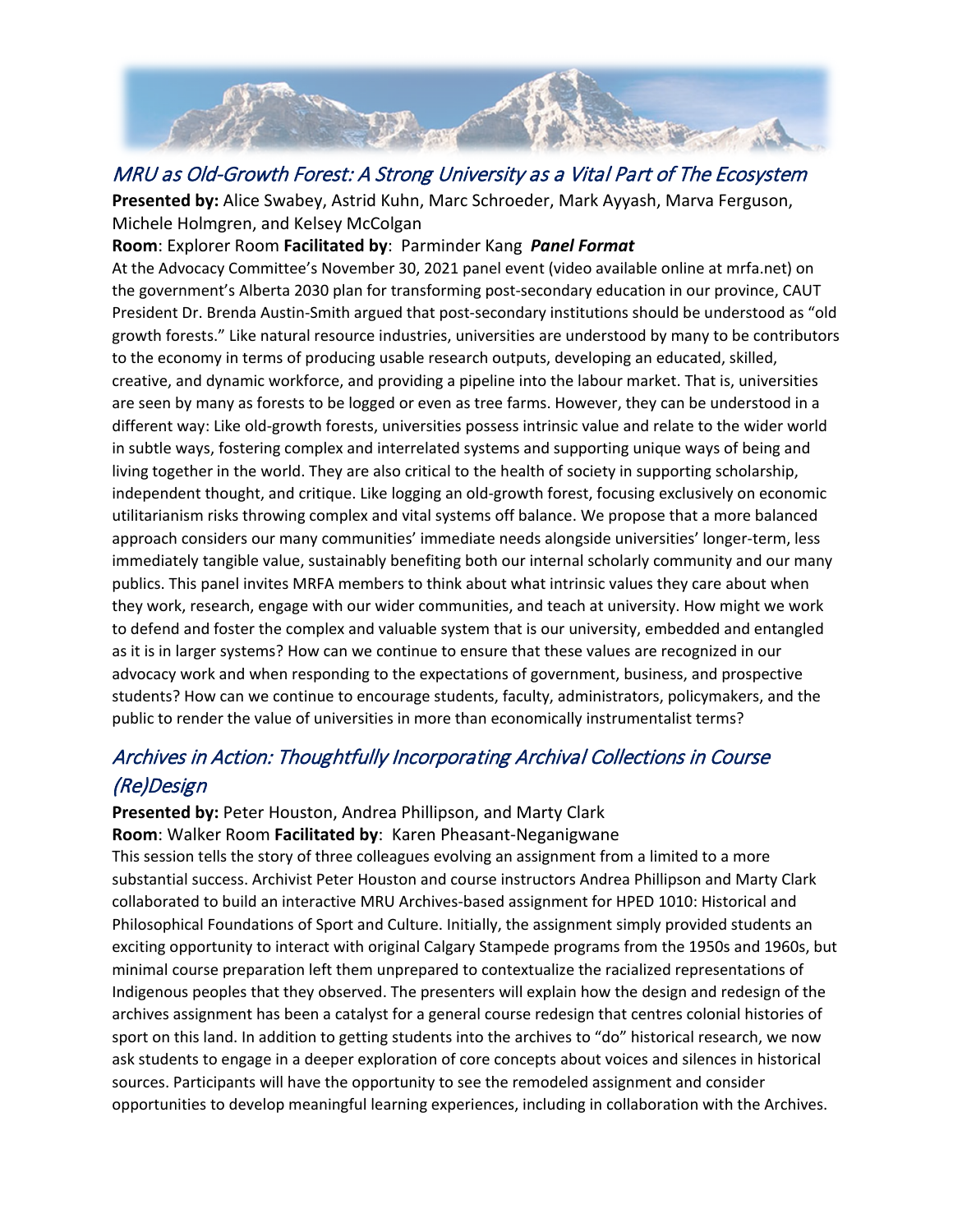

## 12:20 – 1:00pm – Lunch

Location – Rockies Dining Room

## 1:00 – 1:50pm – Session 3

## Embedding skills-based instruction for academic writing: An exploration of the value of coordinated curriculum development in a first year Communications course

**Presented by:** Lauren Cross, Cory Willard, and Amanda Williams

**Room**: Explorer Room **Facilitated by**: Andrea Philipson

After attending presentations from Student Learning Services (SLS) at two MRU conferences last year, Amanda Williams, Assistant Professor in the School of Communication Studies (SCS), partnered with Cory Willard and Lauren Cross, Writing and Learning Strategists from SLS, to offer embedded asynchronous support for academic writing in COMM 2501 (Media History) in Fall 2021. This course is mandatory for all first-year students in the SCS. Three asynchronous SLS modules were separated into essential writing "skills" categories based on student writing difficulties Amanda and her co-instructors had identified: APA referencing, thesis statements, and quotation integration. Lauren and Cory applied their own experience from providing individualized support to students throughout the pandemic to design modules that would fit their pedagogical approach as learning developers and provide students with choice in their interaction with educational materials. In addition, one module was developed by Amanda, in consultation with the Office of Community Standards, on Academic Integrity and Plagiarism. The four modules were worth 2.5% each, making them a formal course component. The goal of this session is to share some of the key learnings that emerged via working together in these challenging times. We will present the benefits of the modules based on student feedback and instructor observation of overall student performance. Moreover, the potential these modules offer in the context of changing expectations associated with online content will be explored. Additionally, some of the challenges associated with running cross sectional pre-recorded modules will be discussed. Finally, the team will be seeking audience feedback on the direction and focus of a future SoTL project which aims to measure the impact of this collaborative work as a new direction for embedded skills-based instruction and coordinated curriculum development.

## Looking Backwards, Looking Forward: Reflections on the COVID/Kenney round of Collective Bargaining.

#### **Presented by:** Kirk Niergarth

**Room**: Walker Room **Facilitated by**: Parminder Kang

Join Kirk Niergarth and others involved in the just concluded round of bargaining in an open and interactive discussion that will reflect on lessons learned from the past round of bargaining and consider ideas for change in rounds ahead.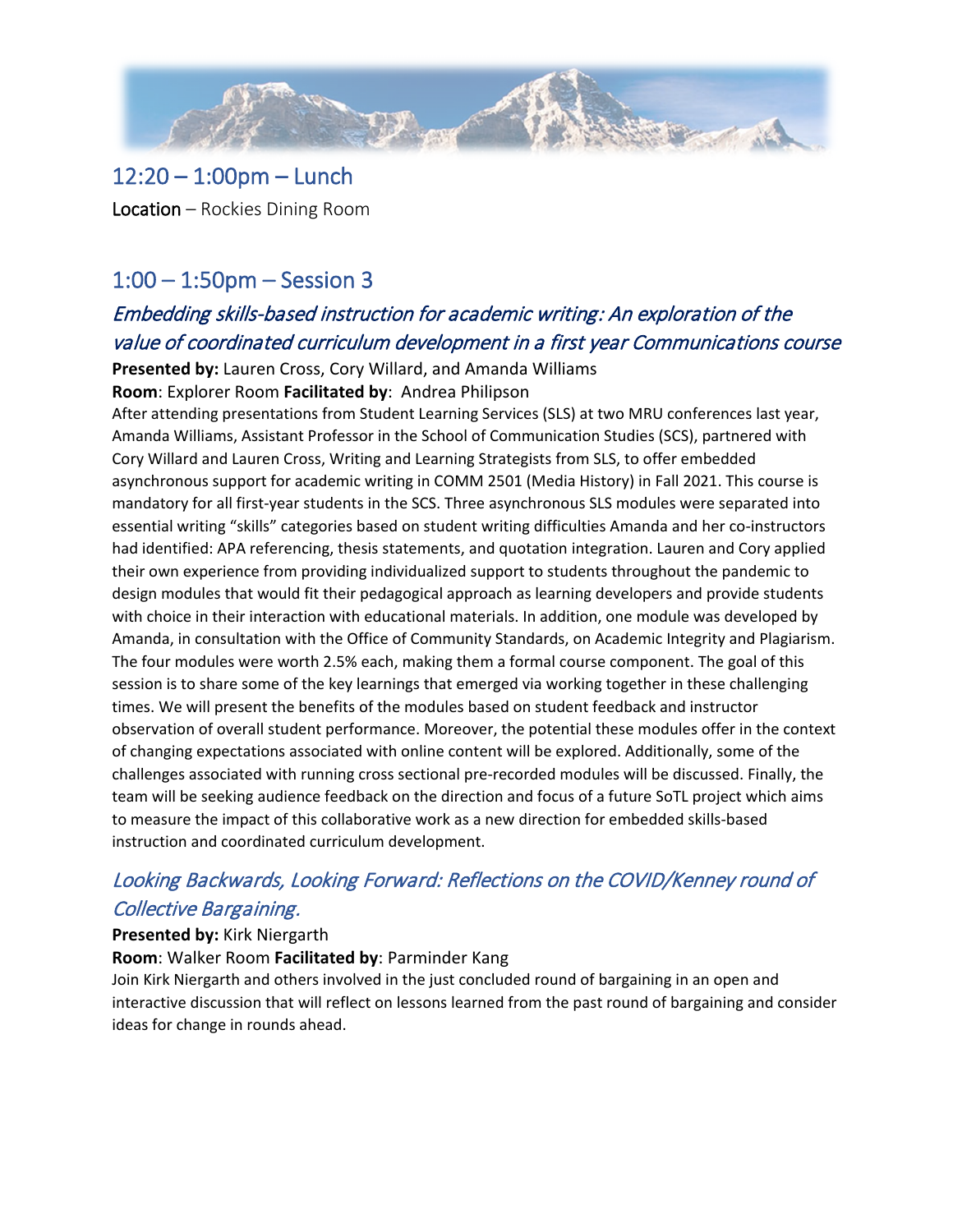

## Appreciative Inquiry in Action: Seeing the best, in one's teaching experiences, during Covid.

#### **Presented by:** Nancy Doetzel

**Room**: Champion Room **Facilitated by**: Karen Pheasant-Neganigwane *Workshop Format* Honoring the theme "New Directions in Challenging Times, this presentation would focus on "Appreciative Inquiry in Action": Seeing the best, in one's teaching experiences, during Covid. This presentation would explain how an "Appreciative Inquiry" model introduced by Diana Whitney and Amanda Kirsten -Bloom encourages us to "examine the "best of what was; what is; what could be, what should be, and what will be." The presentation would suggest ways to apply this model. During the presentation, the facilitator, would introduce some personal experiences faced while teaching students, on-line during the university shut down. This would be followed by inviting participants to share their own personal experiences of teaching on-line, during the Covid lock downs. The purpose of the presentation is to encourage scholars to view some new directions in challenging times, by possibly changing the lens, they have been judging their teaching practices through, during Covid.

## 1:50 – 2:00pm – Coffee/Tea Break – refreshments in lobby area

## 2:00pm – 3:20pm – Session 4

#### Rhetorical Dance from the Absent Presence to Indigenous Presence

#### **Presented by:** Karen Pheasant Neganigwane

#### **Room**: Explorer Room **Facilitated by**: Tashfeen Hussain

A current education cause célèbre since the release of the TRC (2015): Calls for Action is the inclusion of Indigenous knowledge systems. Both proactive and reactive interests for the decolonizing and indigenizing of the Academy has been an challenging issue (amidst ambiguous support), from the classroom level to the academic ivory tower level. This presentation will distinguish and consider how Indigenous pedagogical approaches can be introduced and embraced within standardized western pedagogical methods. At the heart of Indigenous pedagogy is the key component of relationality, whether to land, water, or air, to the seen or unseen. Historically, the acronym DIA referenced the federal Department of Indian Affairs (which is in a turnstile mode of name changes). Today, DIA is an approach currently in process today within the academy - Decolonizing and Indigenizing the academy. Karen draws on her years within the classroom, from her K- 12 experiences, to currently as a social justice educator within the academy. Within the storytelling format of this session, Karen will share beliefs, philosophies, and present Indigenous conceptions for educators to critically engage for pragmatic considerations for one's own journey in navigating how to bring Indigenous credence to their own pedagogical approaches. Included in this presentation will be a preliminary overview to assessment consideration, experiential learning and bringing ceremony into the classroom/workplace.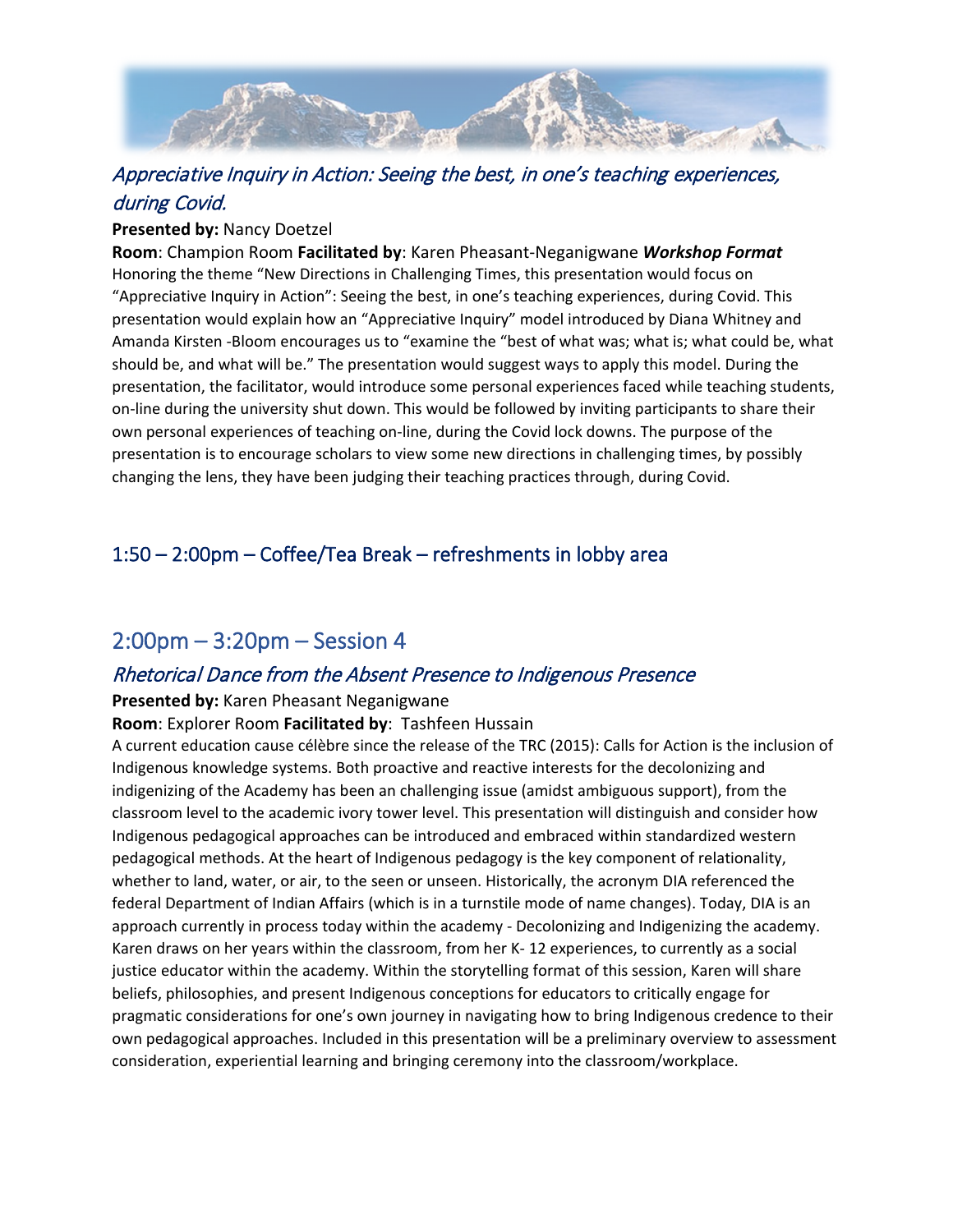

#### On Some Professional Responsibilities of Faculty in an Age of Coercive Conformity **Presented by:** Sinc MacRae

#### **Room:** Walker Room **Facilitated by:** Peter Houston

The commendable goal that our students should learn together is threatened by a raising wave of intolerance for viewpoint diversity and inclusivity. According to a 2018 Gallup poll 10 percent of students claim that violence is an acceptable method for preventing controversial speakers from being heard and 37 percent believe that it is acceptable to shout down such speakers. Unsurprisingly but alarmingly, this culture of coercive conformity is spreading among our students, threatening their education. According to that same Gallup poll, 61 percent of students censor the expression of ideas they fear classmates might find offensive. A 2019 poll commissioned by the Knight Foundation saw that number rise to 68 percent. Furthermore, a majority of students polled in 2017 by Heterodox Academy do not believe that their school encourages them to consider a wide range of views. As faculty we share responsibility for both promoting this climate of intellectual intolerance and for not sufficiently resisting it. Of course, in order to effectively resist it we must first understand it. So in this presentation I will draw on insights into how coercive conformity functions from two recent books, The Coddling of the American Mind: How Good Intentions and Bad Ideas Are Setting up a Generation for Failure (Penguin Books, 2018) by Greg Lukianoff and Jonathan Haidt, and The Constitution of Knowledge: In Defense of Truth (Brooking Institution Press, 2021) by Jonathan Rauch. I will argue that our duties of professional ethics to our students, to each other, and to wider society demand that we both call out these tactics and actively counteract them.

## 'A Pandemic of Anxiety too?' Supporting students in our classes through the lens of mental health literacy.

#### **Presented by:** Kathy Jarrell

#### **Room**: Champion Room **Facilitated by**: Andrea Phillipson

There is so much confusion around the terms 'mental health', 'mental health problems' and 'mental disorders', as well as 'stress', 'anxiety' and 'anxiety disorders'. This confusion muddies the water in our understanding of recent trends as well as how to best support our students. Join Kathy Jarrell for a lively discussion around clarifying our language and other ways to boost mental health literacy levels. Kathy will share some examples of how she has integrated clearer messaging around stress and healthy coping into her teaching. Explore how students can benefit from interpreting their stress response as normal, expected and even beneficial. We will also explore how to discern when professional supports are called for. Resources for further learning will also be highlighted. About the presenter: Kathy Jarrell MSW RSW has been a contract faculty member with MRU for over 15 years. By day, she is an Education Consultant with the AHS Mental Health Literacy Project, supporting school personnel across the province and beyond in raising literacy levels in mental health for students, educators, parents and community members. This past year, Kathy co-authored a Mental Health Handbook for Parliamentarians and their constituency staff across Canada. (NB. I can be flexible re: length of time and format as per needs of the audience and organizers).

#### **3:20 – 3:30pm – Coffee/Tea Break – refreshments in lobby area**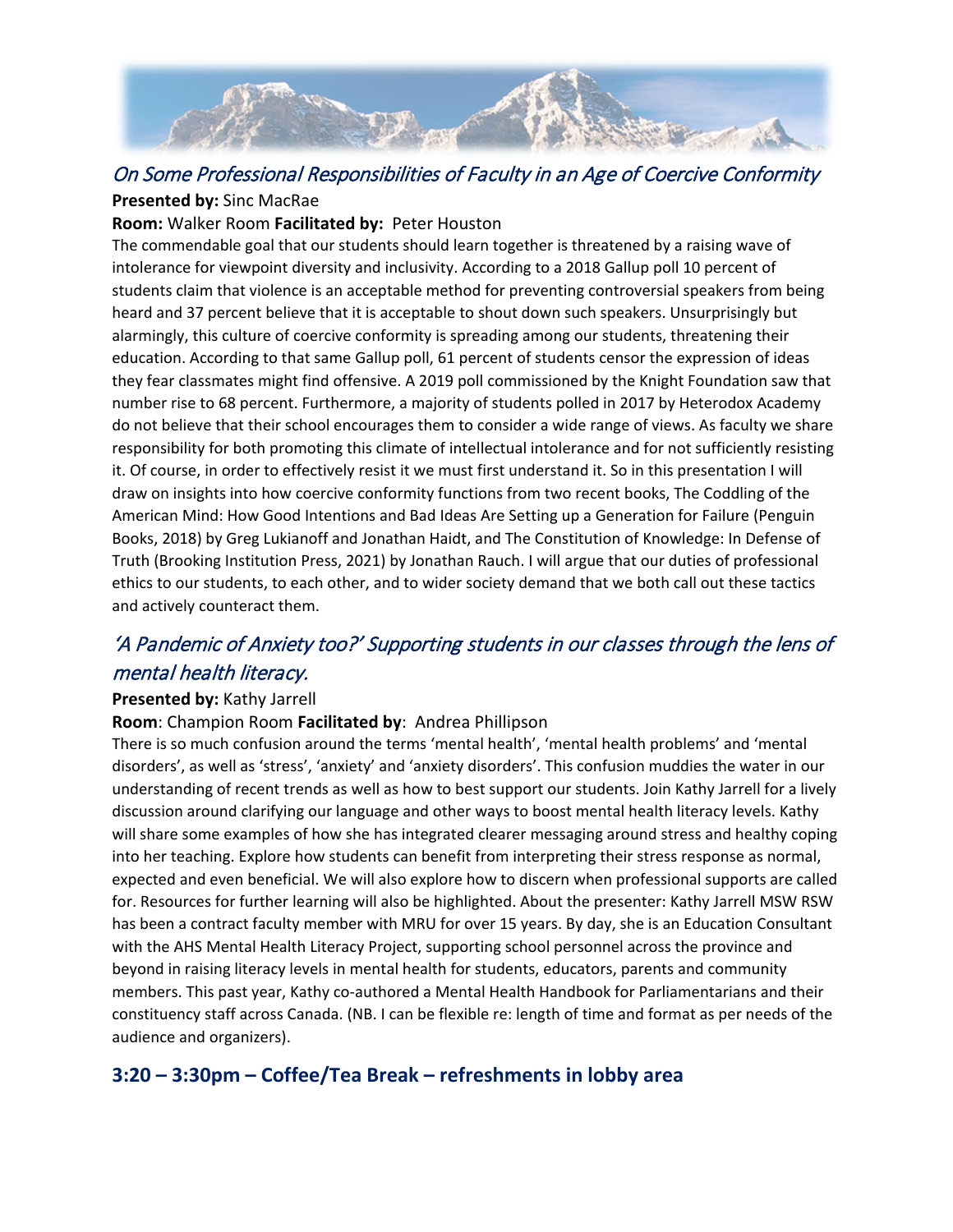

## 3:30pm – 4:10pm – Session 5

#### The Bright (and Dark) Side of Social Trust and Entrepreneurial Finance

#### **Presented by:** Reza Chowdhury

#### **Room**: Explorer Room **Facilitated by**: Andrea Phillipson

A growing number of studies in the past two decades suggest that social trust matters for financing. However, a few recent studies also indicate that social trust may result in systemic biases and opportunistic behavior. First, we show that trust is important for several types of entrepreneurial financing. Second, our result reveals that trust plays an essential role in start-up financing in places with information asymmetries and institutional voids. However, in countries with strong legal protections, the effect of trust is either insignificant or negative. Hence, trust takes on the role of a substitute and may not necessarily bring benefits when strong formal institutions are present.

## Test of Financial Inclusivity of Peer to Peer Lending Platforms During Crisis: the Case of Covid 19

#### **Presented by:** Tashfeen Hussain

#### **Room**: Walker Room **Facilitated by**: Parminder Kang

It is often argued that peer to peer lending (P2P) model promotes financial inclusion by providing capital to borrowers with limited credit history who are often denied loans by traditional financial intermediaries. In this paper, we investigate how a crisis like COVID-19 affects the degree of access to funds through P2P lending. Using a sample of nearly 47,000 loans listed in Prosper.com (one of the largest P2P lending platforms based in U.S) over the 2018-2020 period, we find that the proportion of loans funded during COVID period is significantly higher than the proportion of loans funded during the pre-COVID period. In addition, the proportion of fully funded loans demonstrates a huge increase during the COVID period compared to the pre-COVID period. We also find that the average proportion of funding supplied relative to funding demanded is significantly higher during the COVID period compared to pre-COVID period. At the same time, we find that risk premium of loans increases significantly during the COVID period relative to the pre-COVID period. The evidence suggests that during a crisis like COVID, the peer to peer lending platforms strongly ensure financial inclusivity for the borrowers at the expense of relatively high risk-premium that they have to bear.

#### MRFA – Member Driven and Directions Moving Forward

**Presented by:** Lee Easton and Shelley Rathie (sponsored by the MRFA Executive Board and Member Engagement Committee)

#### **Room**: Champion Room **Facilitated by**: Peter Houston

Our Faculty Association continues to evolve to meet the changing needs and interests of its members, in tandem with the ongoing evolution of our University, and in response to changes in the broader provincial, national and sectoral environments. There have been successes and advances in many aspects of our work, but still many where attention must be paid and work is needed, and it is our members who will bring the Association forward. Together, we will ensure that our Association continues to provide a collective voice for faculty, defend members' rights, promote excellence in higher education, and uphold the values of diversity, equity, inclusion, and human rights.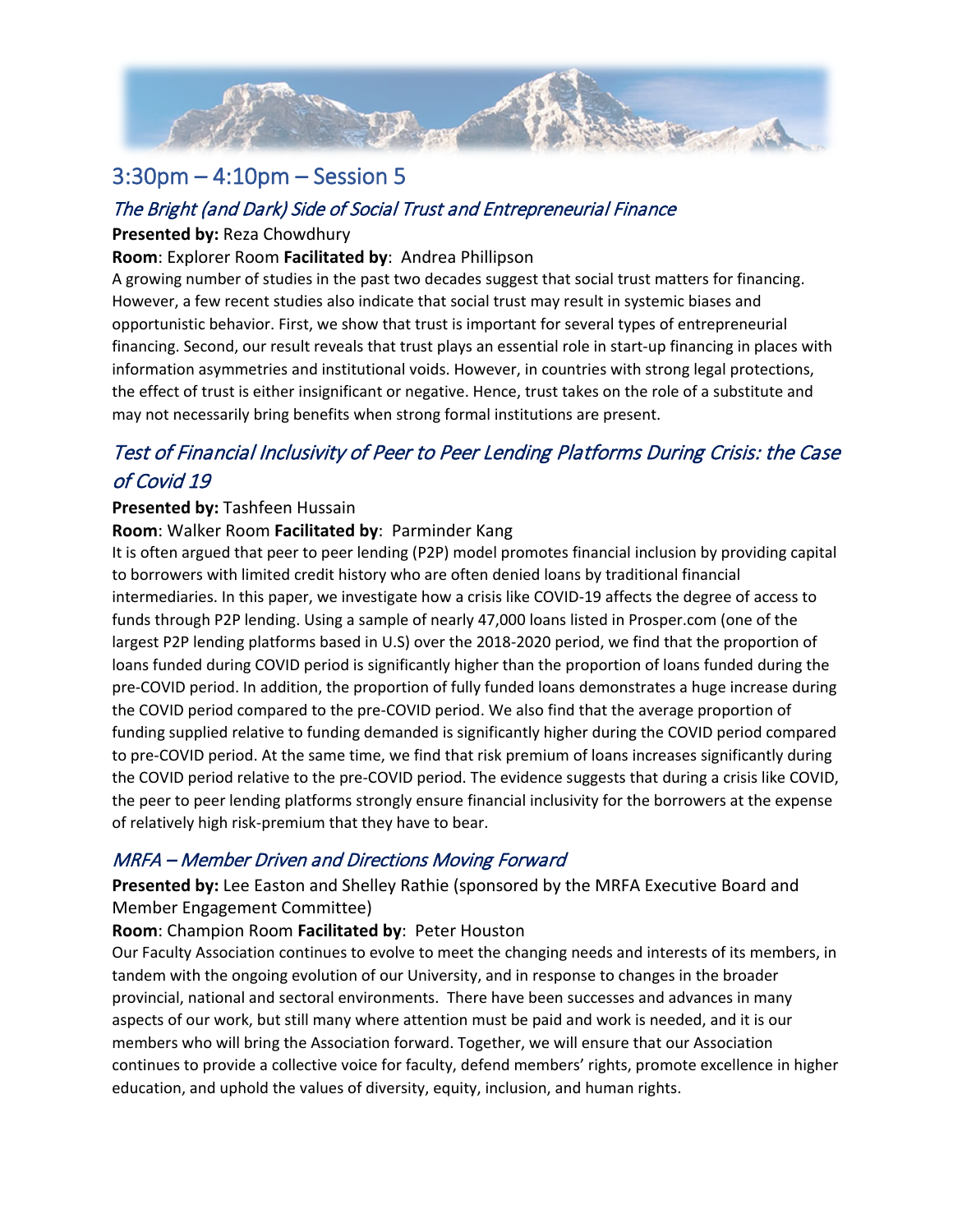

## 4:15pm – Group Photo

**Location –** Waterfall / Pond in the center of the resort

# 4:30pm – Recreational Activities

**Hatha Yoga** - Karen Pheasant-Neganigwane – Explorer Room **Photography Nature Walk** – Shiraz Kurji – Meet up at Registration Table **Meditation in the Mountains –** Brian Nichols – Champion Room



# 7:00pm – 1:00am – Dinner, Music Trivia, and Dance

Location – Gold Room (the PDC decided to skip the karaoke for this year due to sanitary considerations of sharing a microphone, but it may be back in 2023)

# Day 2 – April 27

# 9:00 – 10:30am – Breakfast and Lightning Rounds

#### Location – Silver / Bronze Room

**Lightning Rounds:** Hear from new MRU faculty members about their experiences and journeys which have brought them to MRU, their passions, their research endeavors, and their interests. In a time when many of us have not been able to meet with each other face-to-face, this will be a particularly great opportunity to get to now some of our colleagues.

## 10:30 – 11:00am – Checkout

**Bags can be stored in a location TBD:** room number will be provided at registration table.

## 11:00 – 11:50am – Session 6

## Invisible and Invisibilized Labour

**Presented by:** Milena Radzikowska & members of the DEC

**Room**: Explorer room **Facilitated by**: Karen Pheasant-Neganigwane

"Invisible labour" has become a common term to describe unacknowledged and unnoticed work, but how does it manifest in academic institutions, and what can we be doing about it? Members of this panel will discuss various ways that faculty members engage in invisible labour, and various ways that institutional structures actively invizibilize labour. Throughout the session, we will encourage participants to consider where they and their colleagues may be performing invisible and invisibilized labour, and the actions they can take to create a more equitable workplace. This session is sponsored by the MRFA Diversity and Equity Committee.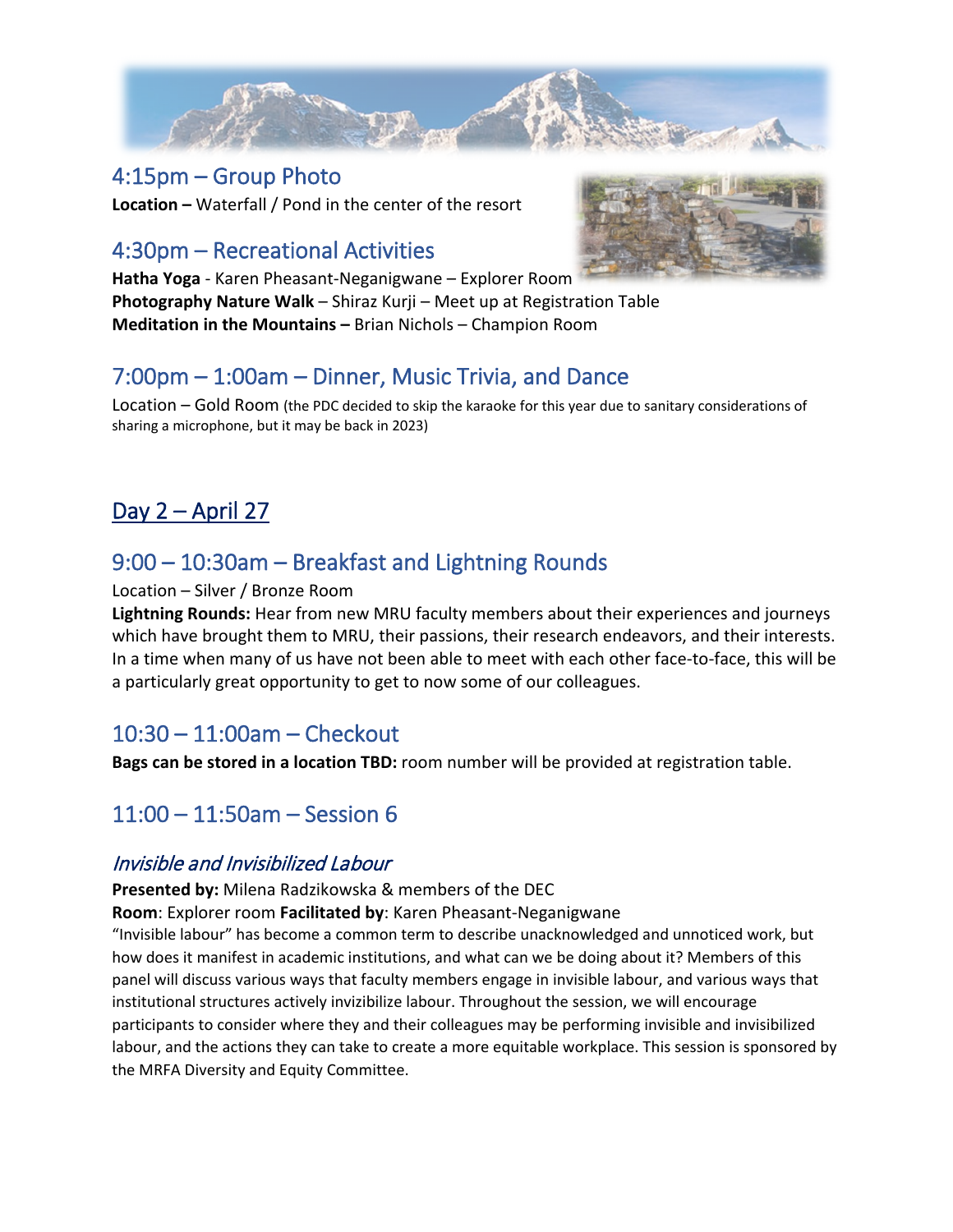

## Flipping it back to Campus: Alternate Delivery for Increased Student Learning, Engagement and Connection

#### **Presented by:** Tammy Sherrow

**Room**: Sinclair/Palliser (Explorer room section) **Facilitated by**: Parminder Kang In this session the results of a research project exploring the student experience of learning in a flipped classroom model of instruction in higher education will be briefly presented. Subsequently, this session will explore how applying this innovative teaching strategy eased the transition to alternate delivery and a return to campus during a pandemic and allowed for increased student learning, engagement and connection. The flipped classroom is an area of interest for researchers exploring teaching and learning. Flipped classrooms use digital technologies to shift direct instruction outside of the classroom. In this instructional model students explore concepts before coming to class through video/audio lectures, content-rich websites, readings and/or podcasts. Taking advantage of the student's preparation, the instructor devotes more time to opportunities for integrating and applying their knowledge, via a variety of student-centered, active learning strategies. Through the flipped classroom model, time becomes available for students to collaborate with the professor and peers (either face to face or virtually), engage more deeply with content, practice skills and receive feedback on their progress.

## Group Testing: Try it! You just might like it!

#### **Presented by:** Astrid Heidenreich, Simon Magennis

#### **Room**: Champion Room **Facilitated by**: Tashfeen Hussain

*In this hands-on and interactive session*, Astrid and Simon will discuss the use of collaborative/group learning, formative, and summative group assessments at the post-secondary level. Simon will speak to his experiences with a team-based learning approach in his accounting course. He will also speak to IF-AT scratchcards. Astrid will share her findings from her SoTL project called "Third Year BEd Students Perceptions of Collaborative Assessment". She will discuss the benefits found in the literature to group testing as a viable alternative to the traditional approaches of assessment. She will also share the reasons why students are reluctant when it comes to group work or testing, and why we should be more transparent with respect to the benefits.

## 12:00 – 1:00pm – Lunch

**Location** – Rockies Dining Room

## 1:00 – 1:50pm – Session 7

#### Cultivating Civil Discussions: Strategies from a Variety of Disciplinary Perspectives

**Presented by:** Michael Huston, Gülberk Koç Maclean, Jacqueline Musabende, Brian Nichols. **Room**: Sinclair/Palliser (Explorer room section) **Facilitated by**: Andrea Phillipson Living in times of increasing polarization (Kimball 2020), working at universities where some of us complain of a toxic environment and others find just fine, this panel will be a humble attempt to search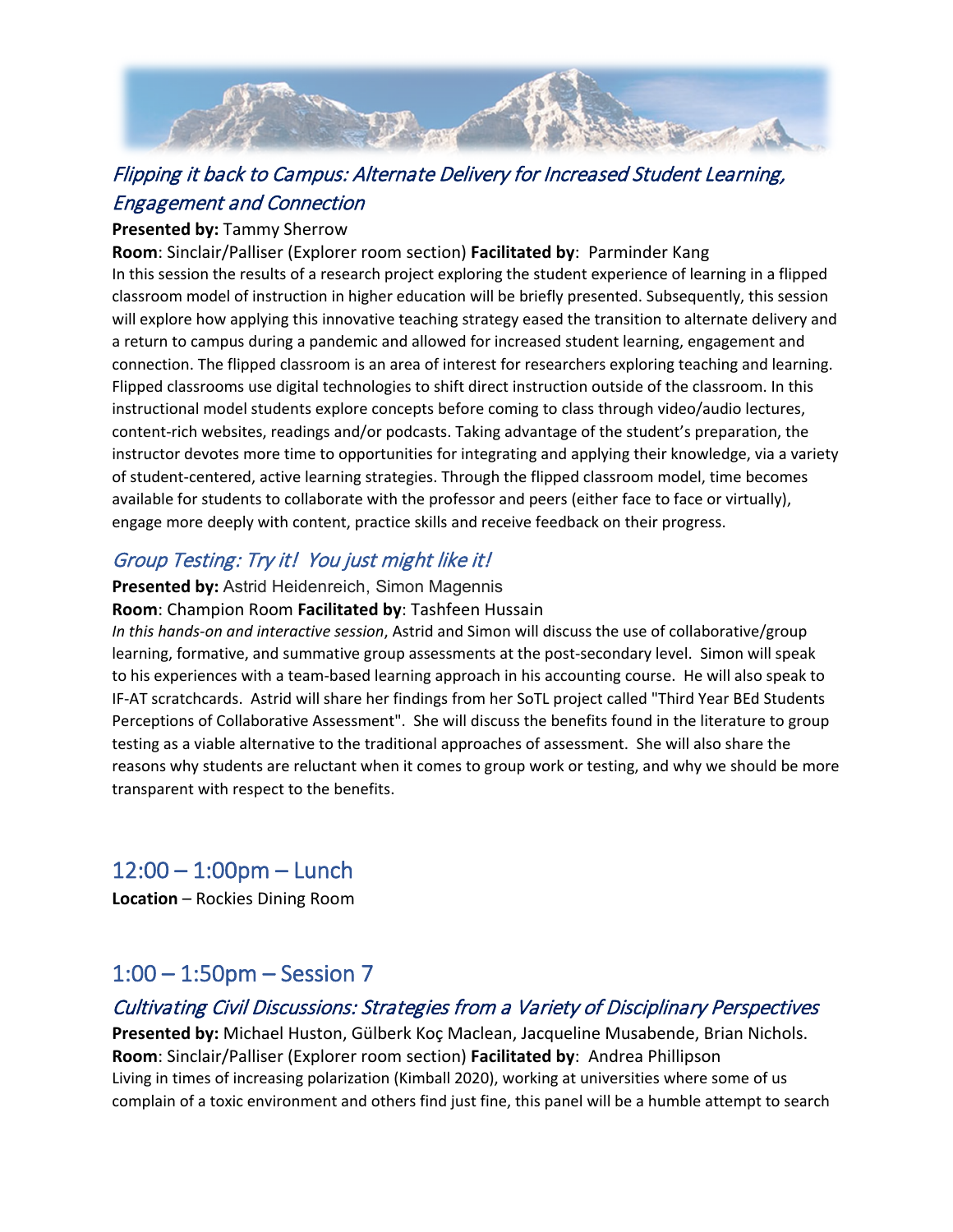

for strategies to broaden alliances rather than weaken them. Faculty from a variety of disciplines will share thoughts about how to avoid harming others, ourselves, and our community and maintaining solidarity and good will as we respect different approaches to realizing shared values and goals. Gülberk Koç Maclean will argue that in order to foster solidarity amongst all academicians and enable each individual faculty to flourish in a free but inclusive environment, the wiser strategy might be to admit that we are not as responsive to pure reasons as we wish to believe (Hume 1739 - 1740, James 1896) and to seek ways to regulate our passions. Moving from this theoretical view to the embodied ground of experience, Brian Nichols, drawing on insights developed by black somatic therapist, Resmaa Menakem and research in contemplative studies will present proven strategies and exercises for bringing balance to our excited nervous systems so that we may foster productive exchanges. Jacqueline Musabende will draw from her personal experience to discuss confronting trauma and dealing with micro-aggressions at MRU. Michael Huston will add to the discussion by drawing on the worlds of family therapy, couples counselling and anger management to discuss personal strategies for empowering ourselves and taking care of important relationships.

## Regulating Student Anxiety

#### **Presented by:** Michelle Briegel and Pattie Pryma

**Room**: Dawson/Stewart (Explorer room section) **Facilitated by**: Tashfeen Hussain Student anxiety might be the highest it has ever been during these challenging times. Living in the midst of a pandemic, vaccinated vs.unvaccinated arguments in the media, transitioning between online and in person teaching, practicums in the community where Covid-19 is probable, a pending strike, inflation, student debt, and often being away from home for the first time. The list of stressors for students is endless. Students are coming to class often in highly activated states of anxiousness and dysregulation, preventing them from learning. This session will demonstrate how mindfulness and the arts can be used as a regulation method for anxiety in the classroom. This is a new direction for post-secondary teaching, in that it has traditionally not been the focus of the instructor to regulate students in order to teach them, but we are living in challenging times that have impacted the brain functioning of many students; keeping them in constant fight, flight, or freeze mode. By introducing mind and body regulating activities to students we can support them to reach the more advanced areas of their brain where learning happens. There will be examples of activities in this workshop that you can take away for your own use.

#### New directions for research assignments: De-centering peer-reviewed articles

#### **Presented by:** Silvia Rossi and Sara Sharun

#### **Room**: Walker Room **Facilitated by**: Peter Houston *Workshop Format*

In the research-based assignments we give students, we often privilege certain types of sources over others. By steering students away from non-scholarly sources, are we fostering or actually restricting the development of the literacies they need for academic success and civic participation? How might decentering the scholarly journal article cultivate students' development of important research, critical thinking and writing competencies? Rethinking research assignments with an information systems approach can contextualize the peer-reviewed literature for students, helping them become openminded yet critical consumers and creators of knowledge. In this session, we will explore how assignment design can either facilitate or obscure our understanding of how students actually engage